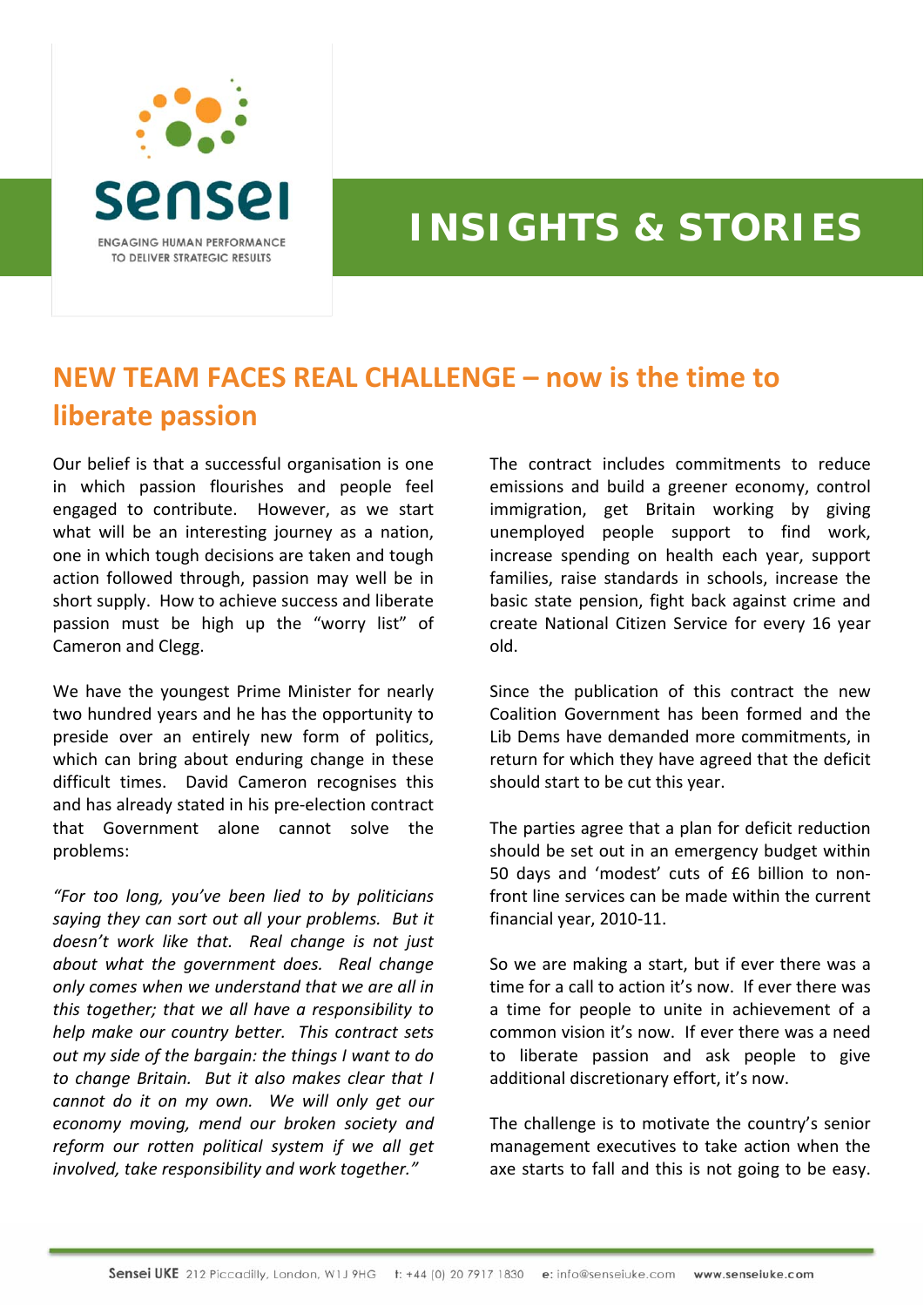Who will willingly unite behind a common vision of pressure on pay coupled with increased income tax, national insurance, capital gains and VAT, which surely must follow? How can we liberate passion and ask people to give the additional discretionary effort when faced with such challenges?

If ever there was a time to use Sensei's passion liberators it's now. See how many you can recognise that have already been deployed and watch for the others as they come into play as, inevitably, they must if the country is to succeed.

The first passion liberator is *'intimacy'*. In the run up to the election campaign, the new PM has set out to ensure we get to know him as a person. He has a young family, a directness of speech, a capacity to listen, a sense of humour, social assurance and a cycling habit. Although he was educated at Eton and Oxford, Cameron may look like a 'toff' on paper, but you would never guess as he never walks or talks like one. Appropriate intimacy is the basis for relationship building. All change leaders have to relate to the change group they are targeting and both Mr Clegg and Mr Cameron played a good hand with this aspect of their campaigns.

The second passion liberator is hitting the '*right bull's eye'*, getting everyone to focus on the priorities, actions and deliverables to ensure success. The bold progressive steps that are beginning to emerge from our new government along with the plans to transform Parliament to make it more visible, accessible and accountable are steps in the right direction. The numbers involved in the financial deficit are beyond even imagination to most of us. The national debt is forecast to reach £1.1 trillion pounds by the end of 2011. Not many of us can comprehend the meaning of such a number, so linking it to the household budget and saying we cannot spend more than we earn for too much longer is a nice simple way to say we have to start now!

The third liberator of passion is *'radical conversations'*. A radical conversation is one that goes to the root of one or more of the important issues, opportunities or challenges. It seeks to achieve three things, alignment, commitment and a breakthrough. Some have been held in setting up the coalition but the real hard talking has yet to begin. Each time an impasse is reached it's time for a radical conversation. The Cabinet members must become passionate allies and must hold firm if they are to succeed. Time will tell if this liberator will be deployed by the new coalition.

The fourth passion liberator is *'protecting possibility'*, keeping the opportunity for a larger and more exciting future in view while making peace with current reality. This is a real test of leadership, being able to face what is the current state honestly and meet, head on, our collective feelings about this reality. The leadership call is about setting out the path to transformation with hope and excitement whilst recognising the road will be steep and painful.

To apply the fifth passion liberator of *'provoking the future'*, we have to balance letting go of the past and improving the present with inventing the future. Done properly, this can be win-win for everyone by asking "what would this nation look like for it to be the best nation in the world?" What do we need to do to get the "Wow" factor before the next election? By holding shared results conversations we can all make the present and the future more vibrant and in the process forge new relationships, further current ones and help us make manifest abundant new aligned possibilities.

Exciting as it is to have a provocative possibility‐ rich future, in order to make it real we have to *'claim accountability,'* which is passion liberator number six: understand what must be done, why it must happen and how I can make it happen. Passion and meaning are both linked to relevant engagement. By claiming accountability for results and relationships, we set up conditions for purposeful engagement and help lead ourselves and others powerfully and passionately forward without blame and without barriers.